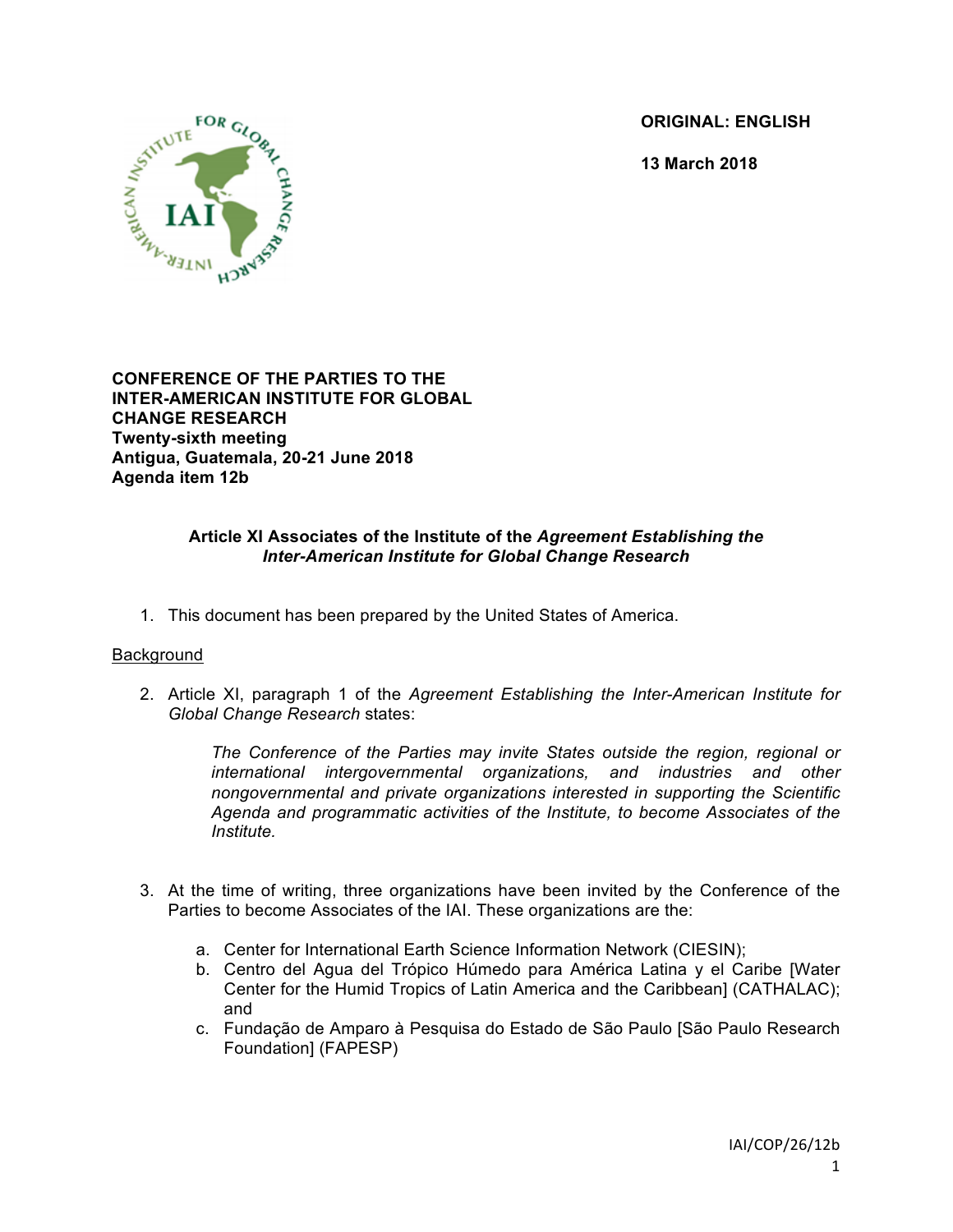## The American Association for the Advancement of Science

- 1. The American Association for the Advancement of Science (AAAS) is an American international non-profit organization which promotes cooperation among scientists, supports scientific education, defends ethics and responsibility in science and fosters scientific freedom and outreach to serve society. It is the world's largest general scientific society, and is the publisher of the well-known scientific journal Science.
- 2. The AAAS plays an important role in fostering scientific development in the United States and abroad. In addition to publishing Science magazine, the AAAS fulfills its mission to advance science to serve society through initiatives in science policy; diplomacy; education and public engagement with science.
- 3. The AAAS Center for Science Diplomacy aims to build bridges between communities, societies, and nations through closer interactions between science and diplomacy and elevate the role of science in Nations' foreign policy to address national and global challenges.
- 4. The AAAS has an outstanding program that has been successful in promoting sciencepolicy collaboration. The Science & Technology Policy Fellowships provide opportunities for outstanding scientists and engineers to learn first-hand about federal policymaking while using their knowledge and analytical skills to address today's most pressing societal challenges. This program has been replicated by many AAAS partners around the world.
- 5. Another AAAS program of relevance to the IAI is the Mass Media Science & Engineering Fellows Program. This 10-week summer program places science, engineering, and mathematics students at media organizations nationwide. Fellows use their academic training as they research, write, and report today's headlines, sharpening their abilities to communicate complex scientific issues to the public.
- 6. The AAAS directly, or with the support of the IAI, has engaged in collaboration with many institutions in IAI Parties, such as Argentina, Chile, Mexico, Panama.
- 7. The AAAS and the IAI have collaborated in several capacity building and science-policy activities. Some examples are: IAI participation in the AAAS annual course on Science Diplomacy & Leadership Workshop since 2015; AAAS-TWAS course on Science Diplomacy in 2016; First Mexican Congress on Science-Informed Policy organized by the Science Advisory Council of Mexico, the Office of Science, Technology and Innovation of the Presidency of Mexico and AAAS in 2017; as well as AAAS participation in the IAI Professional Development Seminars and Seed Grants Program in 2015-2017.
- 8. Other areas of possible collaboration between the IAI and the AAAS include, but are not limited to: development of partnerships to promote and support global change research at the national and regional levels; promoting a science-policy dialogue, including communication of research outcomes to inform decision-making, promoting linkages between the scientists and institutions of the region; and, developing joint capacitybuilding activities.
- 9. Given the above, the United States is of the opinion that AAAS meets the requirements under Article XI of the Agreement to become an Associate of the IAI. As an Associate of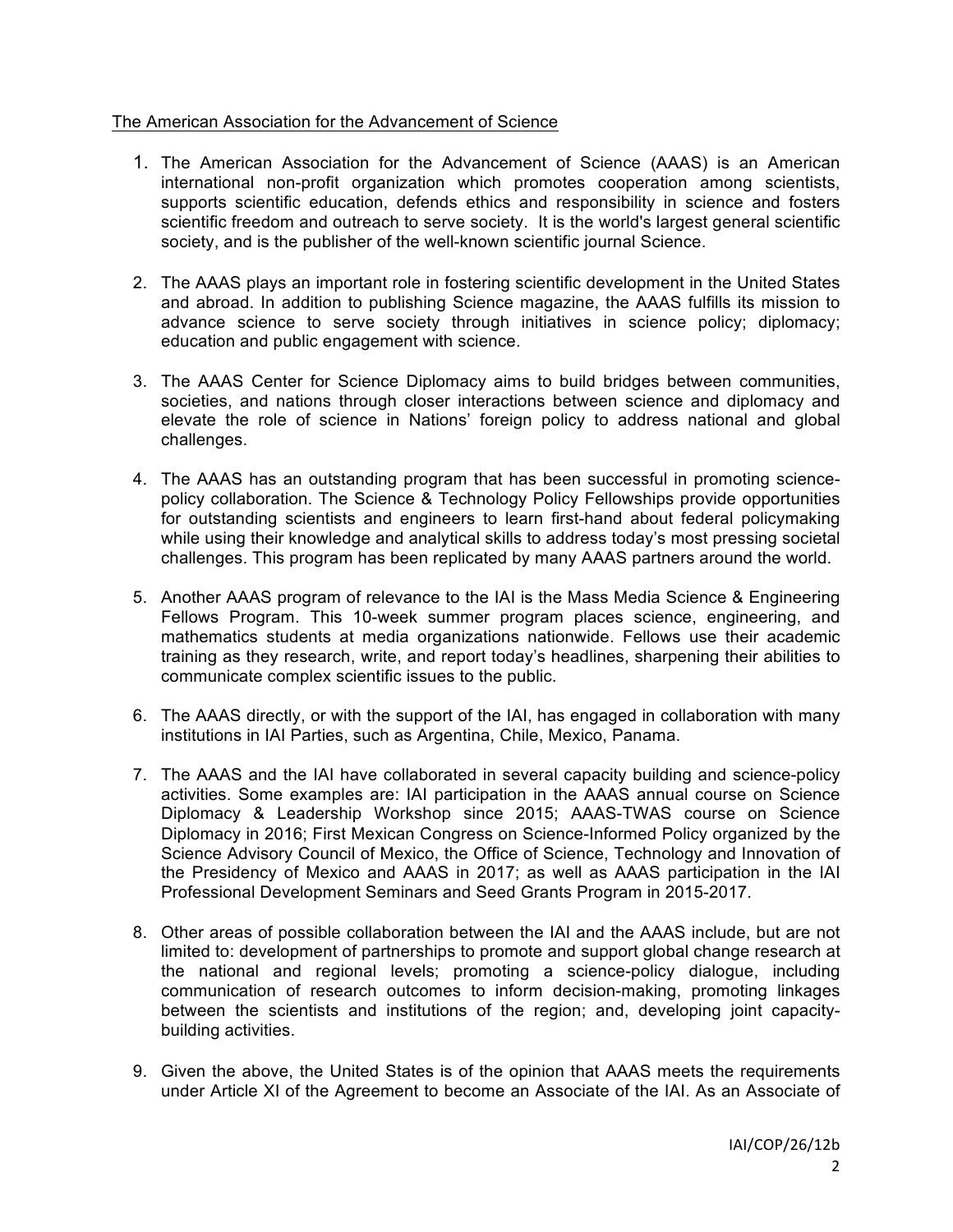the IAI, AAAS would provide a more formal framework within which specific areas for collaboration may be identified and implemented.

## Recommendation

- 10. The United States invites the Conference of the Parties to consider that the AAAS meets the requirements under Article XI of the Agreement to become an Associate organization of the Institute.
- 11. The United States is also of the opinion that AAAS, once established as an Associate of the Institute, would strengthen the international collaboration between the two organizations.
- 12. The Conference of the Parties is invited to consider adopting the draft decisions contained in the Annex to the present document.